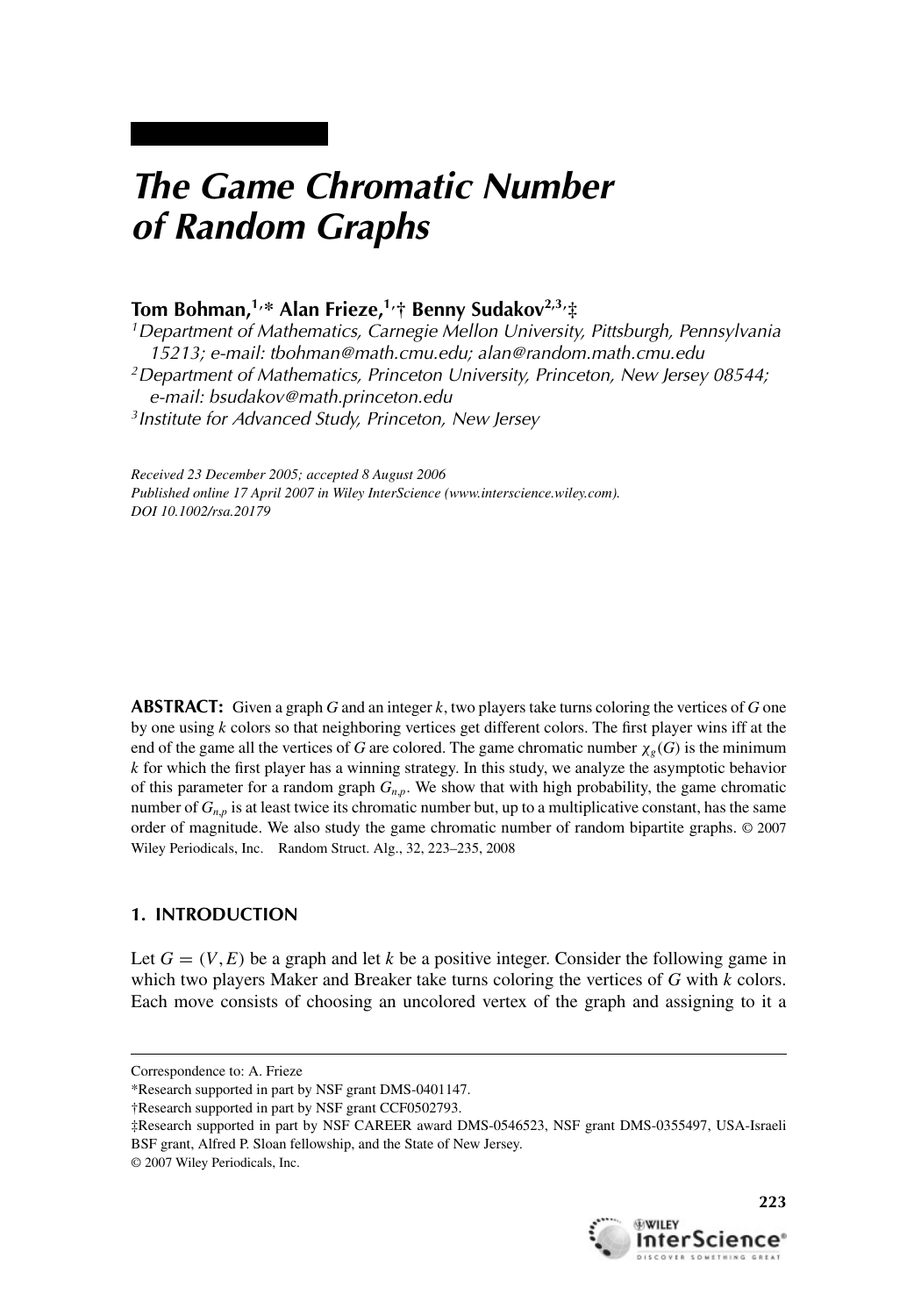color from  $\{1, \ldots, k\}$  so that resulting coloring is proper, i.e., adjacent vertices get different colors. Maker wins if all the vertices of *G* are eventually colored. Breaker wins if at some point in the game the current partial coloring cannot be extended to a complete coloring of *G*, i.e., there is an uncolored vertex such that each of the *k* colors appears at least once in its neighborhood. We assume that Maker goes first (our results will not be sensitive to this choice). The game chromatic number  $\chi_g(G)$  is the least integer *k* for which Maker has a winning strategy.

This parameter is well defined, since it is easy to see that Maker always wins if the number of colors is larger than the maximum degree of *G*. Clearly,  $\chi_g(G)$  is at least as large as the ordinary chromatic number  $\chi(G)$ , but it can be considerably more. For example, let *G* be a complete bipartite graph  $K_{n,n}$  minus a perfect matching *M* and consider the following strategy for Breaker. If Maker colors vertex *v* with color *c* then Breaker responds by coloring the vertex *u* matched with *v* in the matching *M* with the same color *c*. Note that now *c* cannot be used on any other vertex in the graph. Therefore, if the number of colors is less than *n*, Breaker wins the game. This shows that there are bipartite graphs with arbitrarily large game chromatic number and thus there is no upper bound on  $\chi_g(G)$  as a function of  $\chi(G)$ .

The game was first considered by Brams about 25 years ago in the context of coloring planar graphs and was described in Martin Gardner's column [10] in Scientific American in 1981. The game remained unnoticed by the graph-theoretic community until Bodlaender [3] re-invented it. It has been studied for various classes of graphs in recent years. Faigle, Kern, Kierstead and Trotter [9] proved that the game chromatic number of a forest is at most 4, and that there are forests which require that many colors. The game chromatic number of planar graphs was studied by Kierstead and Trotter [13], who showed that for such graphs the game chromatic number is at most 33. Moreover they proved that any graph embeddable on an orientable surface of genus *q* has game chromatic number bounded by a function of *q*. Several additional results on  $\chi_g$  and some related parameters were obtained in [4, 6–8, 12, 14, 16, 17]. For a recent survey see Bartnicki, Grytczuk, Kierstead and Zhu [2].

In this article, we study the game chromatic number of the random graph  $G_{n,p}$ . As usual,  $G_{n,p}$  stands for the probability space of all labeled graphs on *n* vertices, where every edge appears independently with probability  $p = p(n)$ . We assume throughout the article that the edge probability  $p \leq 1 - \eta$ , where  $\eta > 0$  is an arbitrarily small, but fixed, constant. Define  $b = \frac{1}{1-p}$  and note that  $\log_b x = \frac{\log x}{\log b} = (1 + o(1)) \frac{\log x}{p}$  for all  $x \ge 1$  and  $p = o(1)$ . Our first result determines the order of magnitude of the game chromatic number of *Gn*,*<sup>p</sup>*.

#### **Theorem 1.1.**

(a) *There exists*  $K > 0$  *such that for*  $\varepsilon > 0$  *and*  $p \ge (\log n)^{K\varepsilon^{-3}}/n$  we have that  $\textbf{whp}^1$ 

$$
\chi_g(G_{n,p}) \ge (1-\varepsilon) \frac{n}{\log_b np}.
$$

(b) *If*  $\alpha > 2$  *is a constant,*  $K = \max\left\{\frac{2\alpha}{\alpha - 1}, \frac{\alpha}{\alpha - 2}\right\}$  *and*  $p \geq (\log n)^K/n$  *then* whp

$$
\chi_g(G_{n,p})\leq \alpha \frac{n}{\log_b np}.
$$

<sup>&</sup>lt;sup>1</sup>A sequence of events  $\mathcal{E}_n$  occurs *with high probability* (**whp**) if  $\lim_{n\to\infty} \mathbb{P}(\mathcal{E}_n) = 1$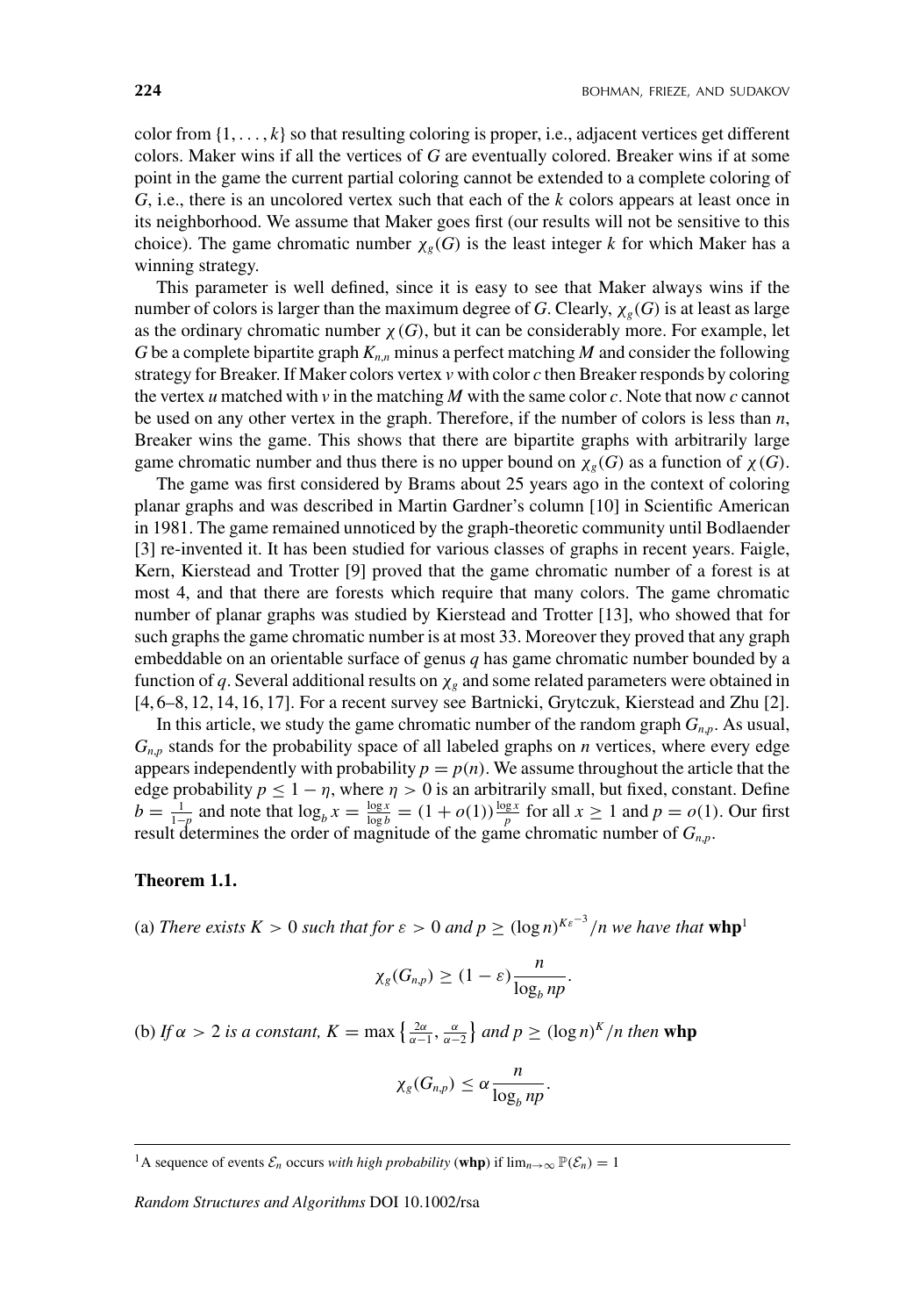It is natural to compare our bounds with the asymptotic behavior of the ordinary chromatic number of random graph. It is known by the results of Bollobás [5] and Łuczak [15] that **whp**  $\chi(G_{n,p}) = (1 + o(1)) \frac{n}{2 \log_b np}$ . Thus our result shows that the game chromatic number of  $G_{n,p}$  is at least twice its chromatic number, but up to a multiplicative constant has the same order of magnitude.

As already mentioned, there are graphs whose game chromatic number is much larger then the ordinary one. Our next theorem provides the existence of a large collection of such graphs. Let  $B_{n,p}$  denote the random bipartite graph with two parts of *n* vertices where each of the  $n^2$  possible edges appears randomly and independently with probability  $p$ . We obtain the following bounds on the game chromatic number of this graph.

#### **Theorem 1.2.**

(a) If  $p > 2/n$  then

$$
\chi_g(B_{n,p}) \geq \frac{n}{10(\log n)(\log_b np)}.
$$

(b) *If*  $\alpha > 2$  *is a constant,*  $K = \max\left\{\frac{2\alpha}{\alpha - 1}, \frac{\alpha}{\alpha - 2}\right\}$  *and*  $p \geq (\log n)^K/n$  *then* whp

$$
\chi_g(B_{n,p})\leq \alpha \frac{n}{\log_b np}.
$$

The rest of this article is organized as follows. The next two sections contain proofs of lower and upper bounds in Theorem 1.1. In Section 4, we consider the game chromatic number of random bipartite graphs and prove Theorem 1.2. The last section of the article contains some concluding remarks and open problems.

Unless the base is specifically mentioned, log will refer to natural logarithms. We often refer to the following Chernoff-type bounds for the tails of binomial distributions (see, e.g., [1] or [11]). Let  $X = \sum_{i=1}^{n} X_i$  be a sum of independent indicator random variables such that  $\mathbb{P}(X_i = 1) = p_i$  and let  $p = (p_1 + \cdots + p_n)/n$ . Then

$$
\mathbb{P}(X \le (1 - \varepsilon)np) \le e^{-\varepsilon^2 np/2},
$$
  

$$
\mathbb{P}(X \ge (1 + \varepsilon)np) \le e^{-\varepsilon^2 np/3}, \qquad \varepsilon \le 1,
$$
  

$$
\mathbb{P}(X \ge \mu np) \le (e/\mu)^{\mu np}.
$$

#### **2. LOWER BOUND ON THE GAME CHROMATIC NUMBER OF** *Gn***,***<sup>p</sup>*

Suppose that  $p \geq (\log n)^{K \varepsilon^{-3}}/n$ , where K is a sufficiently large constant, and that the number of colors *k* satisfies  $k \leq (1 - \varepsilon) \frac{n}{\log_b np}$ . We begin by defining a series of numbers (which will serve as cut-offs for Breaker's strategy). Let

$$
\ell_1 = \log_b n - \log_b \log_b np - 10 \log_b \log n
$$

and note that  $\ell_1$  has been chosen so that we have

$$
(1-p)^{\ell_1} = \frac{\log_b np(\log n)^{10}}{n} = (1+o(1)) \frac{\ell_1(\log n)^{10}}{n}.
$$
 (1)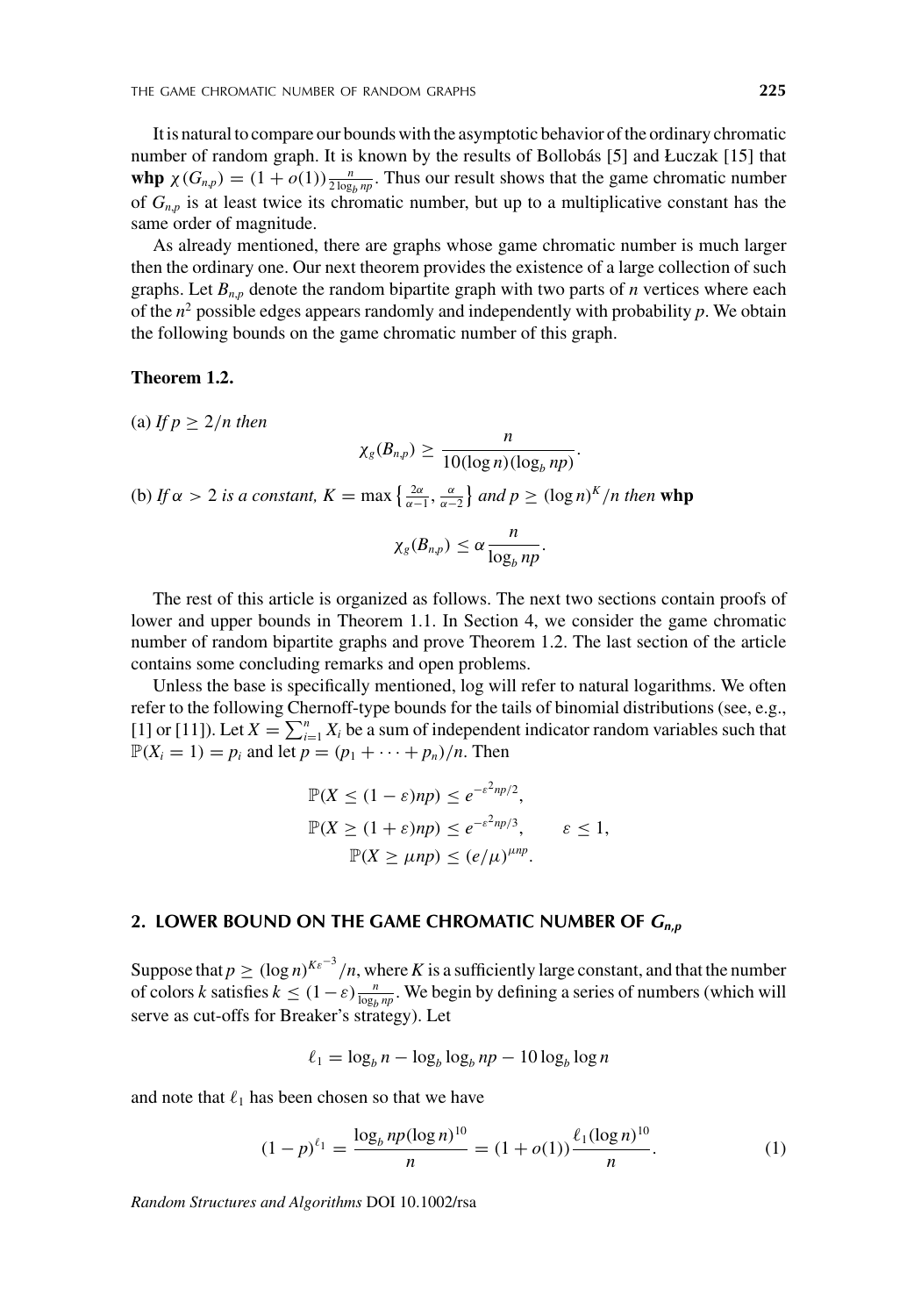Set

$$
\ell_2 = \frac{\varepsilon \ell_1}{20}
$$
 and  $\ell_3 = \frac{\varepsilon^3 \ell_1}{2 \cdot 10^6}$ .

For  $S \subseteq [n]$  let  $N(S)$  be the neighbors of *S* which are not in *S* and let  $\overline{N}(S) = [n] \setminus (S \cup N(S))$ .

We are now ready to describe Breaker's strategy. Fix a color *i*. Whenever Maker uses *i*, Breaker will respond by using color *i* in his next move. At the beginning Breaker chooses this vertex arbitrarily; only when  $\ell_1$  vertices are colored *i* will Breaker choose carefully the next vertex to color. Let *T* denote the set of uncolored vertices in  $\overline{N}(C_i)$  at the time when the set of vertices  $C_i$  that have been colored with *i* satisfies  $|C_i| = \ell_1$ . At this point Breaker identifies a maximum size independent subset  $I_1$  of  $T$ . When Breaker next uses color  $i$ , he will color the vertex  $v \in T$ , which has as many neighbors in  $I_1$  as possible. After this,  $I_1 \leftarrow I_1 \setminus N(v)$ . When  $|I_1| \leq \ell_3$  we say that Breaker has completed elimination iteration 1. After completing elimination iteration *j*, Breaker will start a new iteration by identifying the largest independent set  $I_{i+1}$  in the set of uncolored vertices in the current  $\overline{N}(C_i)$  and continue with the previous strategy. This continues as long as at the start of a new iteration the set  $\overline{N}(C_i)$  contains an independent set of uncolored vertices of size at least  $\ell_2$ . Once  $N(C_i)$  does not contain any more independent sets of size  $\ell_2$ , from then on Breaker again colors arbitrarily with *i* when desired.

To validate Breaker's strategy we must establish a few facts. We begin by considering the size of  $\overline{N}(C_i)$  when  $|C_i| = \ell_1$ .

**Lemma 2.1.** *For every subset*  $S \subseteq [n]$  *of size*  $|S| = \ell_1$  **whp**  $\ell_1(\log n)^9 \le |\overline{N}(S)| \le$  $\ell_1(\log n)^{11}$ .

*Proof.* Fix *S* with  $|S| = \ell_1$ . The size of  $\overline{N}(S)$  is distributed as the binomial  $B(n - \ell_1)$ ,  $(1 - p)^{\ell_1}$ ). Therefore by (1) the expected size of  $\overline{N}(S)$  is  $(1 + o(1))\ell_1(\log n)^{10}$ . Thus, it follows from the Chernoff bounds that

$$
\mathbb{P}[\exists S : |S| = \ell_1, |\overline{N}(S)| \notin [\ell_1(\log n)^9, \ell_1(\log n)^{11}]] \le 2 {n \choose \ell_1} e^{-\Theta(\ell_1(\log n)^{10})} = o(1). \quad \blacksquare
$$

Next we note that if the number of uncolored vertices in  $\overline{N}(C_i)$  is sufficiently large, then Breaker should be able to choose a vertex that reduces the size of  $I_i$  by a substantial amount.

**Lemma 2.2.** Whp *there do not exist*  $S, A, B \subseteq [n]$  *such that* 

- 1.  $|S| = \ell_1, a = |A| \in [\ell_3, 3\ell_1], |B| \ge b_1 = 100\epsilon^{-1}\ell_1(\log n)^2$ .
- 2.  $A, B \subseteq \overline{N}(S)$  and  $A \cap B = \emptyset$ .
- 3. *Every*  $x \in B$  *has fewer than ap*/2 *neighbors in A.*

*Proof.* Applying Lemma 2.1 to bound the size of  $\overline{N}(S)$  and using  $\ell_3 p = \Omega(K \log \log n)$ we see that the probability of this event is at most

$$
o(1) + {n \choose \ell_1} \sum_{a=\ell_3}^{3\ell_1} { \ell_1(\log n)^{11} \choose a} { \ell_1(\log n)^{11} \choose b_1} \mathbb{P}(B(a, p) \le ap/2)^{b_1}
$$
  
\n
$$
\le o(1) + n^{\ell_1} \sum_{a=\ell_3}^{3\ell_1} (\log n)^{11(a+b_1)} e^{-ab_1 p/8}
$$
  
\n
$$
= o(1).
$$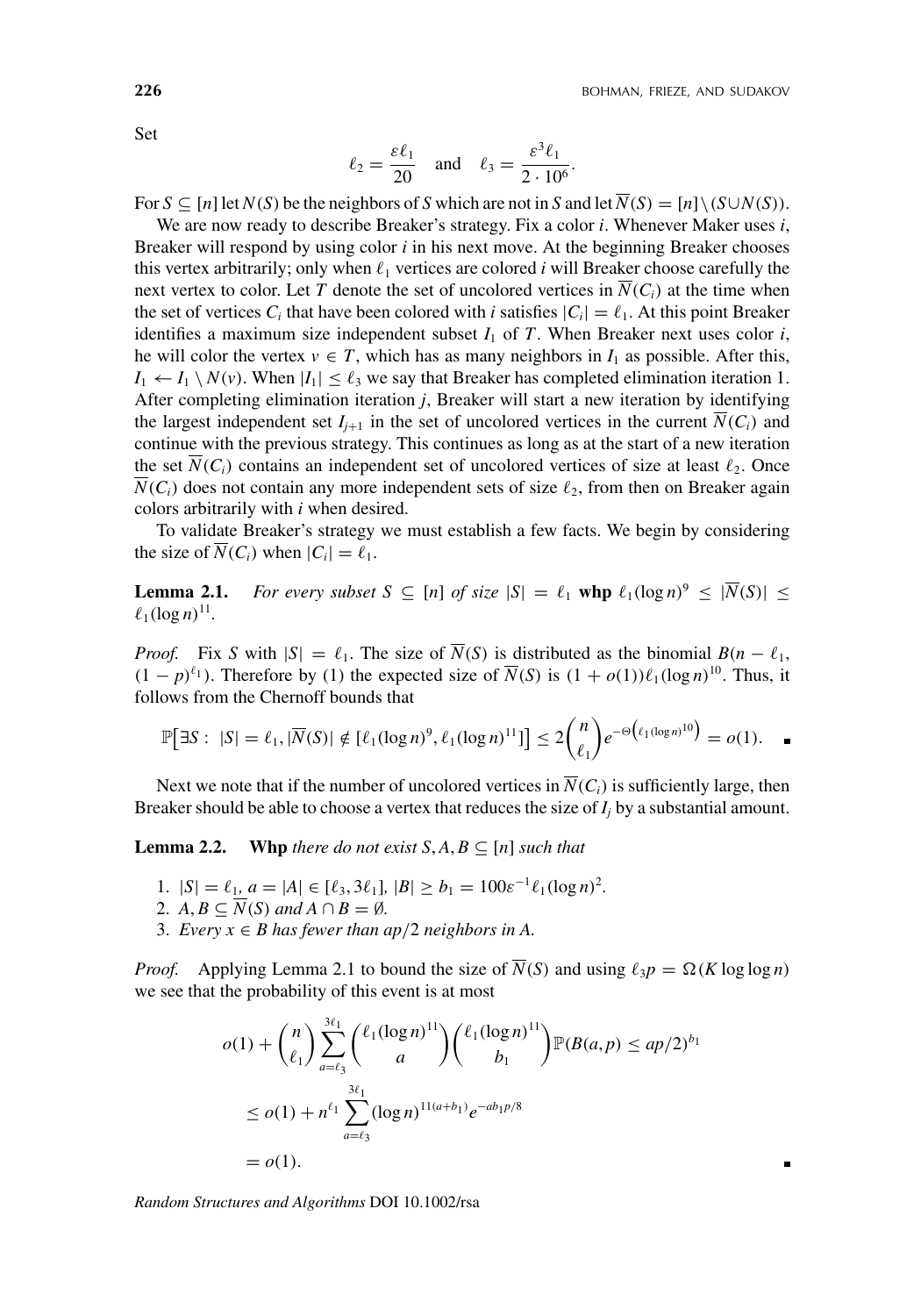Now we consider the number of elimination iterations. Define

$$
\ell_2'=\frac{\epsilon\ell_1}{21},
$$

and note that we have  $\ell_2' < \ell_2 - \ell_3$ . Each elimination iteration removes at least  $\ell_2'$  vertices from the set of vertices that can be colored with color *i*. Note further that these sets are disjoint and that each forms an independent set in our graph.

**Lemma 2.3.** Whp *there do not exist*  $S, T_1, T_2, \ldots, T_{a_1} \subseteq [n]$ *,*  $a_1 = 2000 \varepsilon^{-2}$  *such that* 

- 1. *S*,  $T_1, T_2, \ldots, T_{a_1}$  *are pair-wise disjoint independent sets.*
- 2.  $|S| = \ell_1$ .

3. 
$$
|T_i| = \ell'_2, i = 1, 2, ..., a_1.
$$

4.  $N(S) \cap T_i = \emptyset$ ,  $i = 1, 2, ..., a_1$ .

*Proof.* Let  $\mathcal{E}_1$  be the event that such a collection of sets exists. Then, using  $\ell_1/\ell_2' = \Theta(1)$ ,  $\ell_1 = O(\frac{\log n}{n}) \ll (\log n)^{-K\varepsilon^{-3}/2}$  together with (1) and I emma 2.1, we have  $\frac{p_1}{p_1}$  =  $O(\frac{\log n}{np})$  ≪ (log *n*)<sup>−*Kε*−3/2</sup> together with (1) and Lemma 2.1, we have

$$
\mathbb{P}(\mathcal{E}_1) \leq o(1) + {n \choose \ell_1} { \ell_1 (\log n)^{11} \choose \ell'_2}^{a_1} (1-p)^{a_1 { \ell'_2} \choose 2}
$$
  
\n
$$
\leq o(1) + {n \choose \ell_1}^{\ell_1} \left( \frac{e \ell_1 (\log n)^{11}}{\ell'_2} (1-p)^{(\ell'_2-1)/2} \right)^{a_1 \ell'_2}
$$
  
\n
$$
\leq o(1) + {n \choose \ell_1}^{\ell_1} \left( (\log n)^{12} \left( \frac{\ell_1 (\log n)^{10}}{n} \right)^{\epsilon/42} \right)^{a_1 \epsilon \ell_1/21}
$$
  
\n
$$
\leq o(1) + {n \choose \ell_1}^{\ell_1} \left( \frac{\ell_1}{n} \right)^{a_1 \epsilon^2 \ell_1/1000} (\log n)^{a_1 \epsilon \ell_1}
$$
  
\n
$$
\leq o(1) + { \ell_1 \choose n} (\log n)^{2000/\epsilon} \right)^{\ell_1}
$$
  
\n
$$
= o(1).
$$

We will complete the proof by showing that most colors are used on roughly  $\ell_1$  vertices. We will use the following Lemma to bound the number of colors that are used on significantly more vertices. We define a fourth cut-off

$$
\ell_0 = \ell_1 + \frac{12\ell_1}{\ell_3 p} \cdot a_1.
$$

Note that  $a_1 \ell_1/\ell_3$  is a constant and  $(1 - p)^{\ell_0} = \Omega((1 - p)^{\ell_1})$ .

**Lemma 2.4.** Whp *there do not exist pair-wise disjoint sets*  $S_1, S_2, \ldots, S_b, U, b_2$  =  $\frac{n}{\ell_1(\log n)^7}$  *such that* 

- 1.  $|S_i| = \ell_0$  *for*  $i = 1, 2, ..., b_2$ .
- 2.  $|U| = \frac{n}{\log n}$ .
- 3.  $|U \cap \overline{N}(S_i)| \le \ell_1(\log n)^8$  *for*  $i = 1, 2, ..., b_2$ .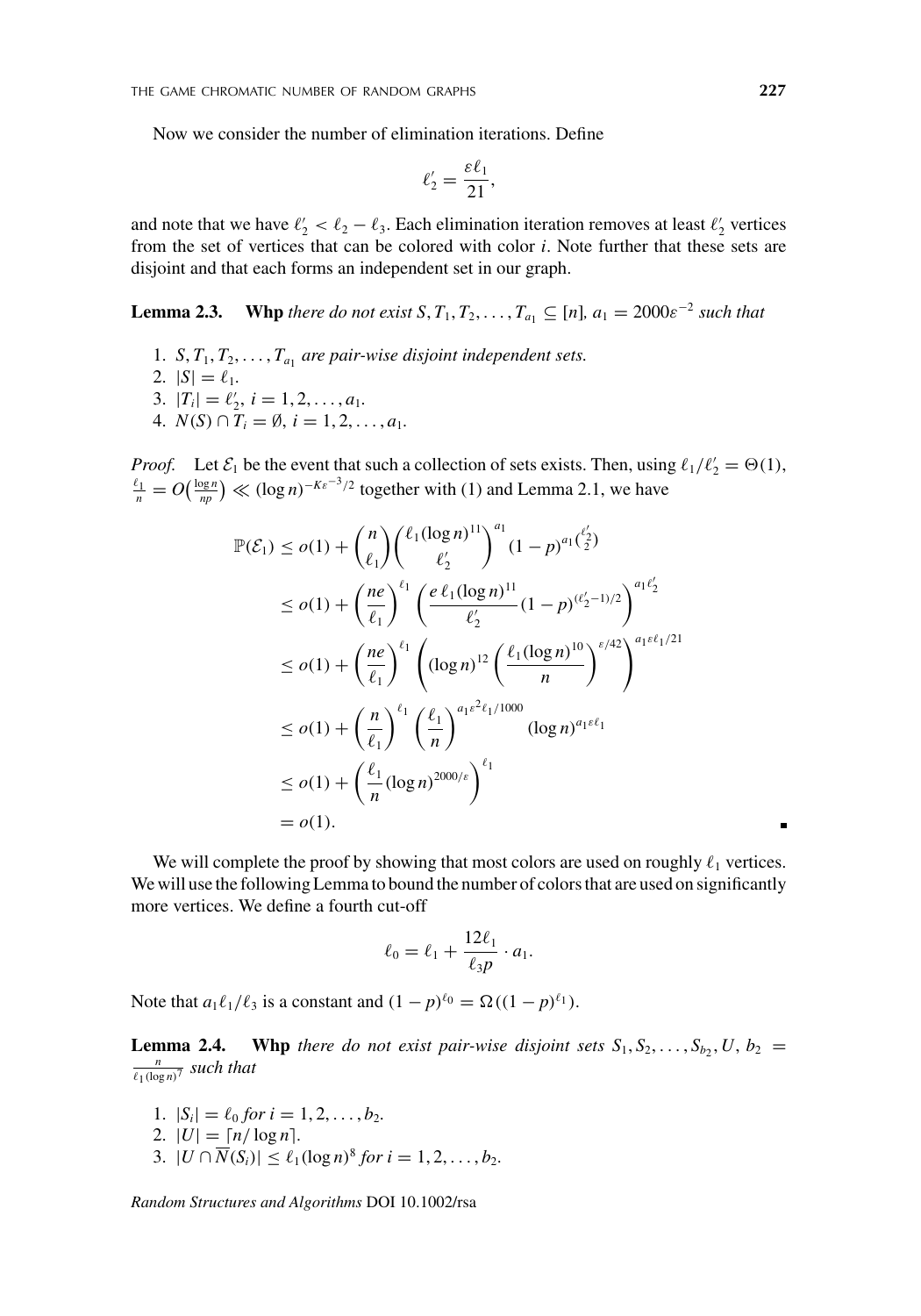*Proof.* Let  $\mathcal{E}_2$  be the event that such a collection of sets exists. For every choice of  $S_i$  and *U* the size  $|U \cap N(S_i)|$  is distributed as the binomial  $B(n/\log n, (1-p)^{\ell_0})$  with expectation  $(n/\log n)(1-p)^{\ell_0} = \Omega(n(1-p)^{\ell_1}/\log n) = \Omega(\ell_1(\log n)^9)$ . Thus, by the Chernoff bound,

$$
\mathbb{P}(\mathcal{E}_2) \leq {n \choose n/\log n} \left({n \choose \ell_0} \mathbb{P}(B(n/\log n, (1-p)^{\ell_0}) \leq \ell_1 \log^8 n)\right)^{b_2}
$$
  
\$\leq n^{n/\log n} n^{2b\_2 \ell\_1} e^{-\Omega(b\_2 \ell\_1(\log n)^9)}\$  
= o(1).

We now use these Lemmas to complete the proof, assuming that the associated low probability events do not occur. Assume for the sake of contradiction that the game reaches the point where only *n*/ log *n* vertices remain to be colored. Let *U* be the set of uncolored vertices. Let  $C_i$  denote the set of vertices colored *i* at this point and let  $c_i = |C_i|$  for  $i = 1, 2, \ldots, k$ . Observe that **whp** 

$$
c_i \le (2 + .01\varepsilon)\ell_1, \, i = 1, 2, \dots, k \tag{2}
$$

since the right hand side is an upper bound on the size of an independent set in  $G_{n,p}$ .

**Claim 2.5.** Let *i* be a color such that  $c_i \geq (1 + \varepsilon/4)\ell_1$ . If  $C'_i$  are the first  $\ell_0$  vertices to be *colored with color i then we have*

$$
\left|\overline{N}(C_i')\cap U\right|\leq b_1=\frac{100\ell_1(\log n)^2}{\varepsilon}
$$

*Proof.* Assume for the sake of contradiction that  $|N(C_i') \cap U| > b_1$ . Let  $S_t$  be the set of vertices which are colored *i* at time *t*. At all times *t* such that  $|S_t| < l_0$  the set of uncolored vertices in  $N(S_t)$  has size at least  $|N(C_i') \cap U| > b_1$ . Let  $I_j$  be the independent set that is being eliminated at time *t*. Since  $|I_j|$  is smaller than the independence number of  $G_{n,p}$ , Lemma 2.2 implies that Breaker can choose a vertex that eliminates at least  $|I_i|p/2$  vertices from  $I_i$ . Therefore, each elimination iteration involves at most  $2 \cdot |I_i|/(\ell_3 p/2) < 9\ell_1/(\ell_3 p)$  uses of color *i*. But Lemma 2.3 implies that there are at most  $a_1$  elimination iterations. Therefore, Breaker will complete all of the elimination iterations before color *i* has been used  $\ell_0$  times. Note that after the elimination process is completed one can only color at most  $\ell_2 = \varepsilon \ell_1/20$ vertices by color *i*. Therefore,

$$
c_i < \ell_1 + 9a_1\ell_1/(\ell_3 p) + \varepsilon\ell_1/20 < (1 + \varepsilon/4)\ell_1.
$$

This is a contradiction.

It follows from Claim 2.5 and Lemma 2.4 that there at most  $b_2 = \frac{n}{\ell_1(\log n)^7}$  colors *i* such that  $c_i > (1 + \varepsilon/2)\ell_1$ . Applying this fact together with (2) and  $k \le (1 - \varepsilon)n/\ell_1$  we obtain

$$
n - \frac{n}{\log n} = \sum_{i=1}^{k} c_i \le b_2(2 + 0.01\varepsilon)\ell_1 + (k - b_2)(1 + \varepsilon/4)\ell_1 < (1 - \varepsilon/2)n.
$$

This is a contradiction.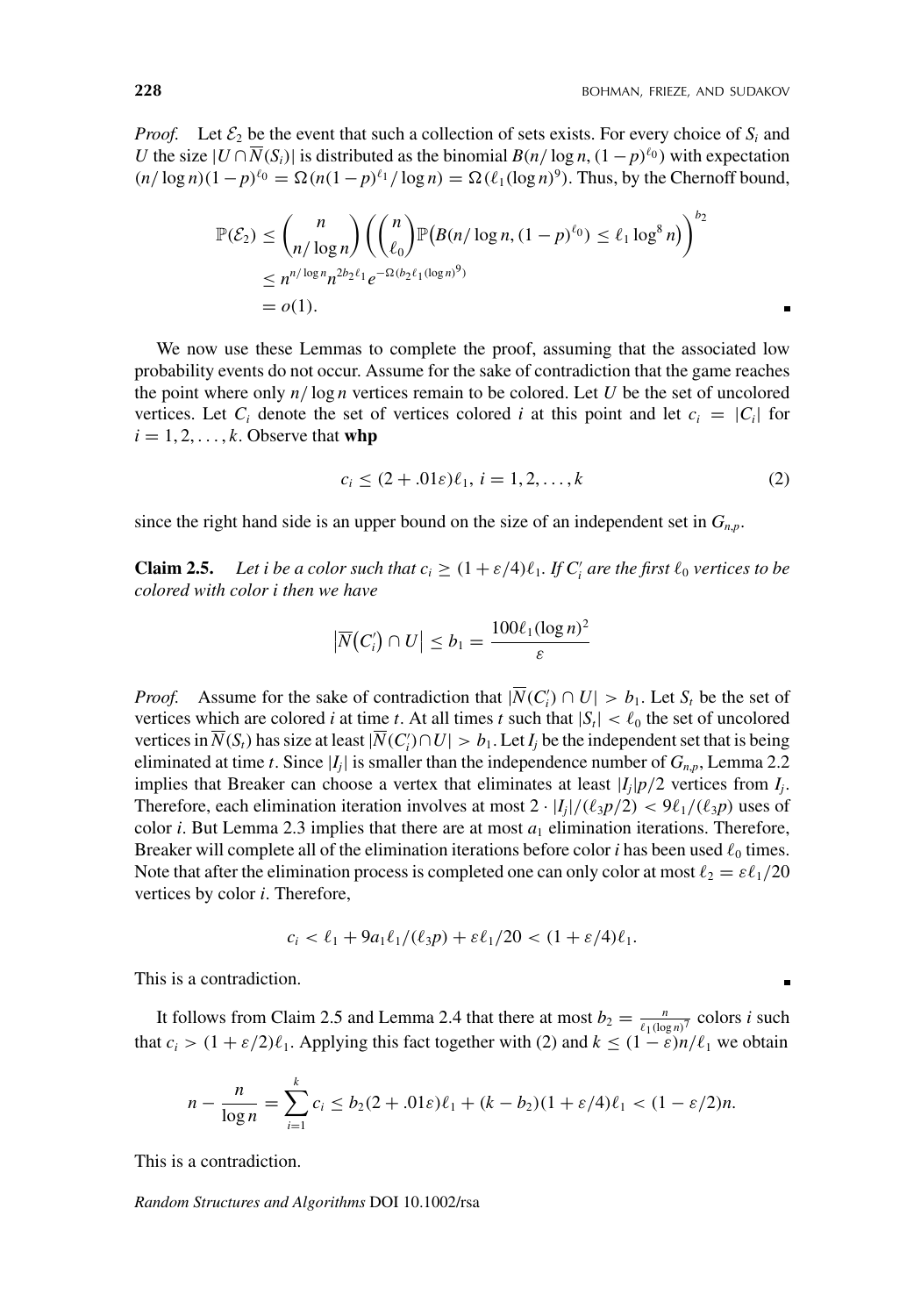#### **3. UPPER BOUND ON THE GAME CHROMATIC NUMBER OF** *Gn***,***<sup>p</sup>*

Let  $\alpha$  be any constant greater than 2,  $K > \max\{\frac{2\alpha}{\alpha-1}, \frac{\alpha}{\alpha-2}\}, p > (\log n)^K/n$  and let the number of colors be  $k = \alpha \frac{n}{\log_b np}$ . We begin with Maker's strategy. Let  $C = (C_1, C_2, \dots, C_k)$ be a collection of pair-wise disjoint sets. Let  $\bigcup \mathcal{C}$  denote  $\bigcup_{i=1}^k C_i$ . For a vertex *v* let

 $A(v, C) = \{i \in [k]: v \text{ is not adjacent to any vertex of } C_i\}.$ 

and set

$$
a(v, C) = |A(v, C)|.
$$

Note that  $A(\nu, C)$  is the set of colors that are available at vertex  $\nu$  when the partial coloring is given by the sets in C and  $v \notin \bigcup \mathcal{C}$ . Maker's strategy can now be easily defined. Given the current color classes  $C$ , Maker chooses an uncolored vertex  $\nu$  with the smallest value of  $a(v, C)$  and colors it by any available color.

To establish that Maker's strategy succeeds **whp**, we consider a sequence of landmarks in the play of the game. As the game evolves, we let *u* denote the number of uncolored vertices in the graph. So, we think of *u* as running "backward" from *n* to 0. Below we define a sequence of thresholds  $d_0 \geq d_1 \geq \cdots \geq d_{r+1}$  and consider the "times"  $u_i$ , which are defined to be the last times (i.e. minimum value of *u*) for which Maker colors a vertex for which there are at least *di* available colors.

We begin with the first landmark,  $u_0$ . Let

$$
\beta = k \cdot (np)^{-1/\alpha} = \alpha \frac{n (np)^{-1/\alpha}}{\log_b np}, \quad \gamma = \frac{10n \log n}{\beta}
$$

and

$$
B(\mathcal{C}) = \{v : a(v, \mathcal{C}) < \beta/2\}.
$$

We begin by showing that with high probability every coloring of the full vertex set has the property that there are at most  $\gamma$  vertices with less than  $\beta/2$  available colors.

**Lemma 3.1. Whp***, for all collections* C*,*

$$
|B(\mathcal{C})| \leq \gamma.
$$

*Proof.* Fix C. Then for every  $v \notin \bigcup \mathcal{C}$ , the number of colors available at v is the sum of independent indicator variables  $X_i$ , where  $X_i = 1$  if  $\nu$  has no neighbors in  $C_i$ . Then  $\mathbb{P}(X_i = 1) = (1 - p)^{|C_i|}$  and since  $(1 - p)^t$  is a convex function we have

$$
\mathbf{E}(a(v, C)) = \sum_{i=1}^{k} (1-p)^{|C_i|}
$$
  
\n
$$
\geq k(1-p)^{(|C_1|+\cdots+|C_k|)/k}
$$
  
\n
$$
\geq k(1-p)^{n/k} = \beta.
$$

It follows from the Chernoff bound that

$$
\mathbb{P}(a(v,\mathcal{C}) \leq \beta/2) \leq e^{-\beta/8}.
$$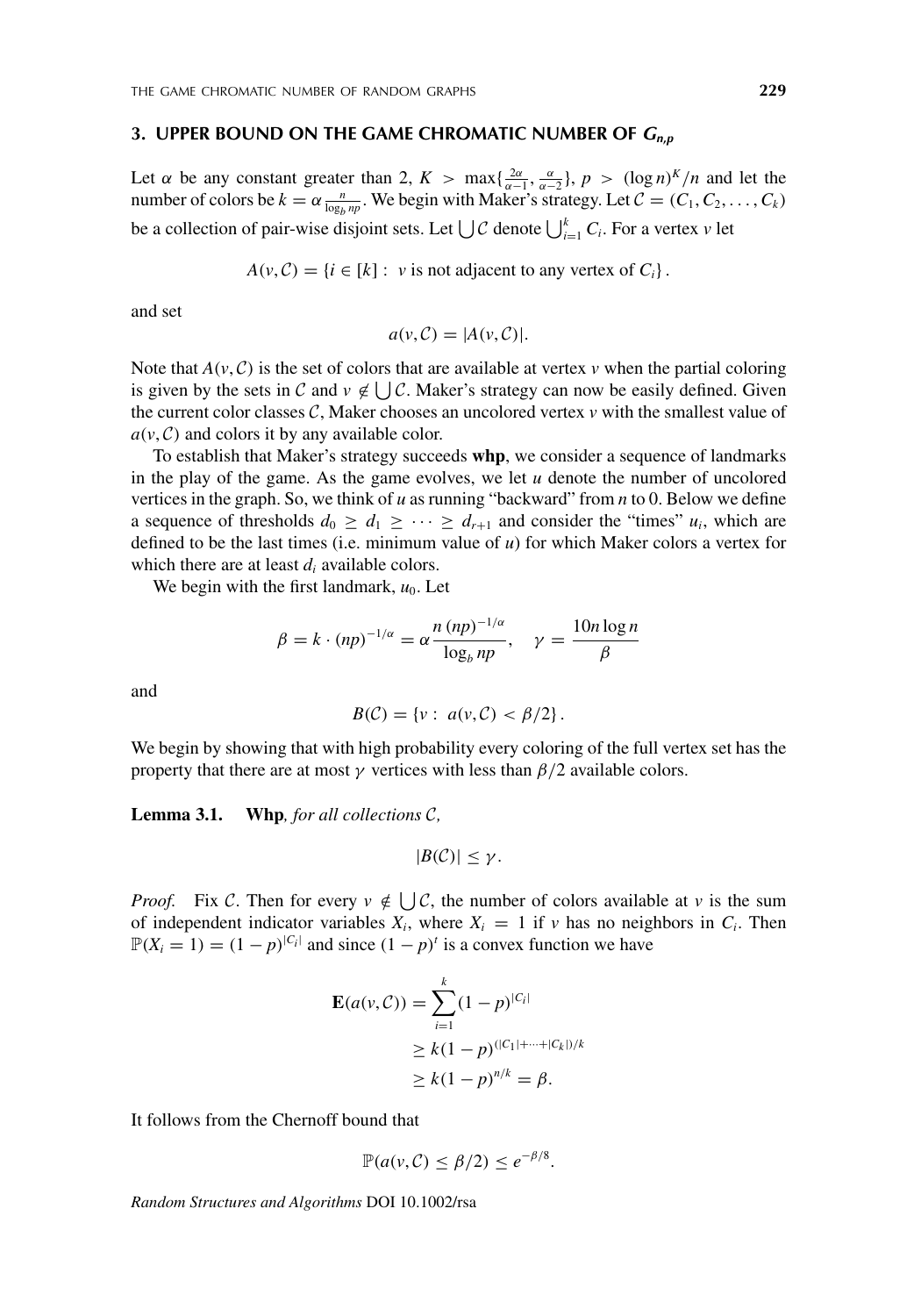Thus,

$$
\mathbb{P}(\exists C \text{ with } |B(C)| > \gamma) \leq k^n {n \choose \gamma} e^{-\beta \gamma/8} = o(1).
$$

Set  $u_0$  to be the last time for which Maker colors a vertex with at least  $d_0 = \frac{\beta}{2}$  available colors, i.e.,

$$
u_0 = \min\left\{u : a(v, C_u) \ge d_0 = \beta/2, \text{ for all } v \notin \bigcup C_u\right\},\
$$

where  $\mathcal{C}_u$  denotes the collection of color classes when *u* vertices remain uncolored. It follows from Lemma 3.1 that **whp**  $u_0 \leq \gamma$  (we apply the Lemma to the final coloring). This implies that at some point where the number of uncolored vertices is less than  $\gamma$ , every vertex still has at least  $d_0 = \beta/2$  available colors. In particular, if  $\beta/2 > \gamma$  (this happens, e.g., for constant *p* and  $\alpha > 2$ ) we see that Maker wins the game since no vertex will ever run out of colors. On the other hand, the proof that Maker's strategy succeeds also for  $p = o(1)$  needs more delicate arguments, which we present next.

Since  $u_0$  is both defined and understood, we are ready to define  $u_1, \ldots, u_{r+1}$ . These landmarks are defined in terms of thresholds  $d_1, \ldots, d_{r+1}$ , where  $d_i$  is a lower bound on the number of colors available at every uncolored vertex (note that  $d_0 = \beta/2$  was set above). We set  $d_{i+1} = d_i - x_i$  where the  $x_i$ 's will be defined below and

$$
u_i = \min\left\{u : a(v, C_u) \ge d_i, \text{ for all } v \notin \bigcup C_u\right\}
$$

We will choose the *xi*'s so that

$$
u_i \ge \log \log n \quad \text{implies} \quad u_{i+1} \le \frac{u_i}{10}.\tag{3}
$$

We define *r* (and hence establish the end of our series of landmarks) by  $u_r \ge \log \log n$  $u_{r+1}$ . Note that if (3) holds then we have

$$
r \leq \log n.
$$

We will also ensure that we have

$$
\sum_{i=0}^{r} x_i \le d_0/2.
$$
 (4)

If we can choose the  $x_i$ 's so that (3) and (4) are satisfied then Maker will succeed in winning the game. Indeed, when there are  $u_r$  uncolored vertices, there are fewer than  $10 \log \log n$ vertices to color and the lists of available colors at these vertices have size at least

$$
d_0 - \sum_{i=0}^{r} x_i \ge d_0/2 > \beta/4 > 10 \log \log n, \tag{5}
$$

where the lower bound follows from the facts that  $\beta \geq \Omega((np)^{\frac{\alpha-1}{\alpha}}/\log np)$ ,  $np > (\log n)^{K}$ and  $K > \frac{2\alpha}{\alpha - 1}$ .

The key to our analysis (and the choice of  $x_i$ 's) is the following observation. Between the point when there are  $u_i$  uncolored vertices and the end of the game every vertex in  $[n] \setminus \bigcup C_{u_{i+1}}$  must lose at least  $d_i - d_{i+1} = x_i$  of its available colors. Indeed, such a vertex *v* must have at least  $d_i$  available colors when there are  $u_i$  vertices uncolored but has less then  $d_{i+1}$  available colors when *v* itself is colored. This implies that the graph induced on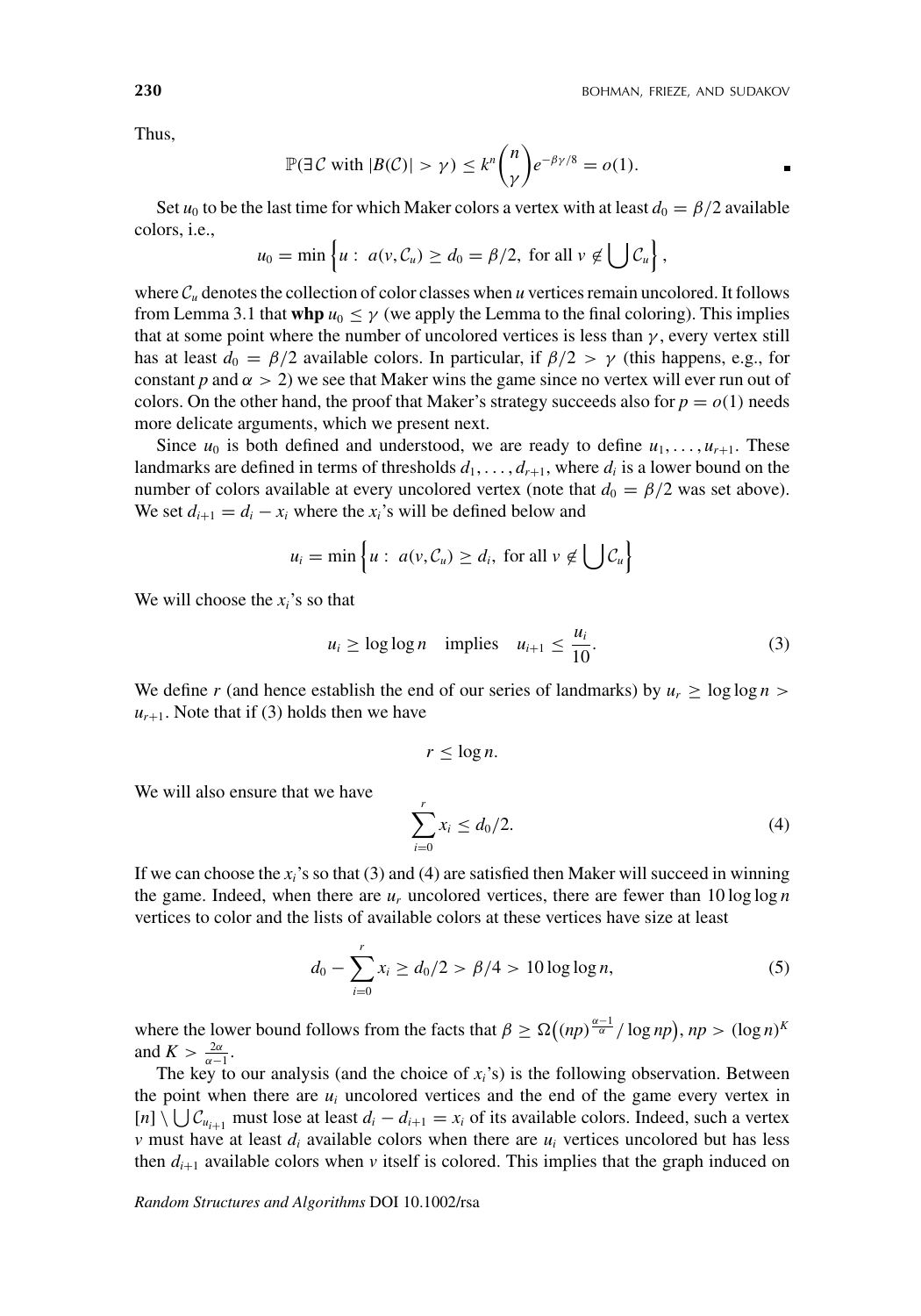$[n] \setminus \bigcup \mathcal{C}_i$  has at least  $u_{i+1}x_i$  edges. Before we proceed, we need another technical Lemma, which bounds the number of edges spanned by subsets of  $G_{n,p}$ . For each positive integer *s* define

$$
\phi = \phi(s) = (5ps + \log n)s.
$$

**Lemma 3.2.** Whp *every subset S of G<sub>n,p</sub> of size s spans at most*  $\phi = \phi(s) = (5ps + \log n)s$ *edges.*

*Proof.*

$$
\mathbb{P}(\exists S \text{ with } e(S) > \phi) \le \sum_{s=2}^{n} {n \choose s} {s \choose \phi} p^{\phi}
$$
  

$$
\le \sum_{s=2}^{n} {ne \choose s} {e \choose \overline{10}}^{log n} {s \choose \overline{10}}
$$
  
= o(1).

We, henceforth, assume that the low probability events given in Lemmas 3.1 and 3.2 do not occur. It follows from our key observation that we have

$$
x_i u_{i+1} \le \phi(u_i) = (5pu_i + \log n)u_i.
$$
 (6)

Thus to achieve (3) it suffices to take

$$
x_i \geq 10(5pu_i + \log n).
$$

But, since  $u_i \le u_0/10^i$  and  $u_0 \le \gamma$ , we can take

$$
x_i = \frac{5p\gamma}{10^{i-1}} + 10\log n.
$$

Checking (4) we see that we require

$$
\sum_{i=0}^{r} x_i \le 60p\gamma + 10(\log n)^2
$$

to be less than  $d_0/2$ , and so we need to verify

$$
\frac{600np\log n}{\beta} + 10(\log n)^2 \le \frac{\beta}{4}.\tag{7}
$$

Note that (5) follows immediately from (7). Since  $np > (\log n)^K$ ,  $K > \max\left\{\frac{2\alpha}{\alpha-1}, \frac{\alpha}{\alpha-2}\right\}$  and  $\alpha > 2$  we have that

$$
\beta \geq \Omega\left(\frac{(np)^{\frac{\alpha-1}{\alpha}}}{\log np}\right) \gg \max\left\{(\log n)^2, (np)^{1/\alpha}\log n\right\},\right.
$$

which implies (7).

*Random Structures and Algorithms* DOI 10.1002/rsa

 $\blacksquare$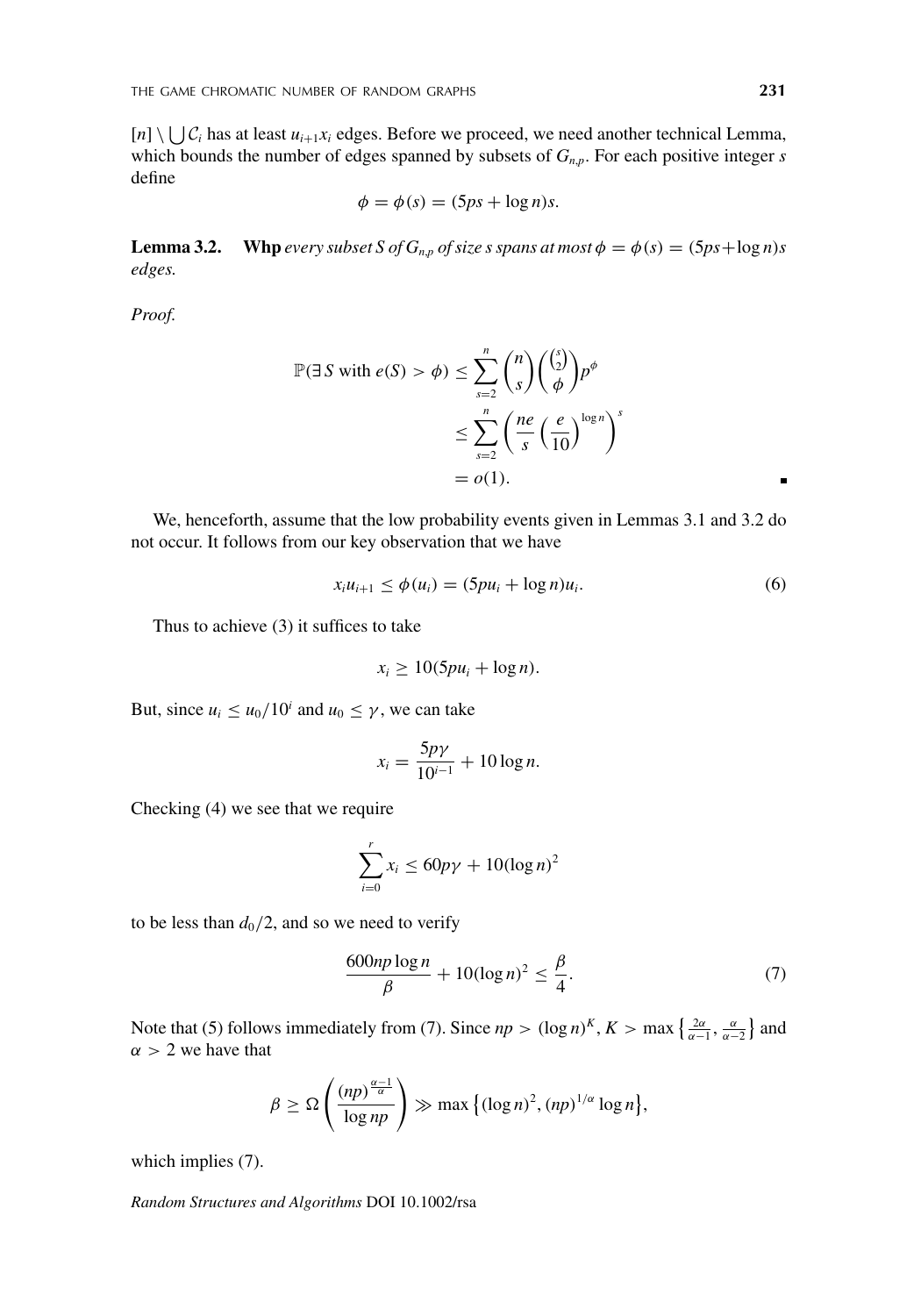.

#### **4. PROOF OF THEOREM 1.2**

We start by proving part (a) of Theorem 1.2. Suppose that  $2/n \le p \le 1-\eta$  and the number of colors is at most  $k = \frac{n}{10(\log n)(\log_b np)}$ . Also recall that if  $p = o(1)$  then  $\log_b x = (1 + o(1))\frac{\log x}{p}$ .

Breaker employs the following strategy. He chooses one part of the bipartite graph, which we denote by  $W_B$  to be *Breaker's* side and thinks of the opposite part  $W_M$  as *Maker's* side. Loosely speaking, Breaker tries to eliminate the coloring possibilities on Maker's side. To state Breaker's strategy precisely, we introduce a definition. We say that a color is *dead* if it is available on less than  $6(\log n)(\log_b np)$  vertices on Maker's side  $W_M$ . Breaker colors according to the following three simple rules:

- 1. Only color on Breaker's side  $W_B$ ,
- 2. Do not use a dead color, and
- 3. If possible, respond to a move by Maker on Maker's side in kind (i.e., when Maker plays on Maker's side with a particular color then Breaker's first choice is to play the same color on Breaker's side).

We say that a color *escapes* if it is not dead and Breaker stops playing this color because he cannot choose a vertex on his side that can be colored with this color. Note that it follows from the third rule for Breaker that the number of times a color is played on Breaker's side is at least the number times it is played on Maker's side as long as the color is neither dead nor has escaped. Note further that there may be rounds when Breaker's move will not be dictated by the rules above. During these rounds Breaker simply colors arbitrarily on Breaker's side. We continue play until every color either dies or escapes; that is, we play until Breaker cannot follow his coloring rules. Suppose that this happens after  $v_M \leq v_B$ vertices have been colored on Maker's and Breaker's sides respectively. We will show that **whp** Breaker will be in a winning position by this time.

Recall that  $W_M$ ,  $W_B$  denote Maker and Breakers' sides of the bipartition. For  $X \subseteq W_B$ we let  $\overline{N}(X)$  denote the set of vertices in  $W_M$  that have no neighbors in *X* (i.e.  $\overline{N}(X)$ ) =  $W_M \setminus N(X)$ ). Let

$$
\lambda_0 = \log_b n - \log_b \log n - \log_b \log_b np - \log_b 3
$$

and note that

$$
\lambda_0 < \log_b np \quad \text{and} \quad n(1-p)^{\lambda_0} = 3(\log n)(\log_b np). \tag{8}
$$

**Lemma 4.1.** Whp *every subset*  $L \subseteq W_B$  *of size*  $\ell \leq \lambda_0$  *has at most*  $2n(1-p)^{\ell}$  *nonneighbors in WM .*

*Proof.* Fix  $L \subseteq W_B$  with  $|L| = \ell$ . The number of non-neighbors of L in  $W_M$  is distributed as the binomial  $B(n,(1-p)^{\ell})$ . Thus, by the Chernoff bounds,

$$
\mathbb{P}(\exists L : |\overline{N}(L)| \ge 2n(1-p)^{\ell}) \le \sum_{\ell=1}^{\lambda_0} {n \choose \ell} e^{-n(1-p)^{\ell}/3} \le \sum_{\ell=1}^{\lambda_0} \left(\frac{ne}{\ell}\right)^{\ell} e^{-n(1-p)^{\ell}/3}.
$$

Now if  $\ell \leq \lambda_0 < \log_b np$  then

$$
\log(n^{\ell}e^{-n(1-p)^{\ell}/3}) = \ell \log n - n(1-p)^{\ell}/3 \le \begin{cases} -\sqrt{n} & \text{if } \ell \le \sqrt{\log n} \\ 0 & \text{if } \sqrt{\log n} \le \ell \le \lambda_0 \end{cases}
$$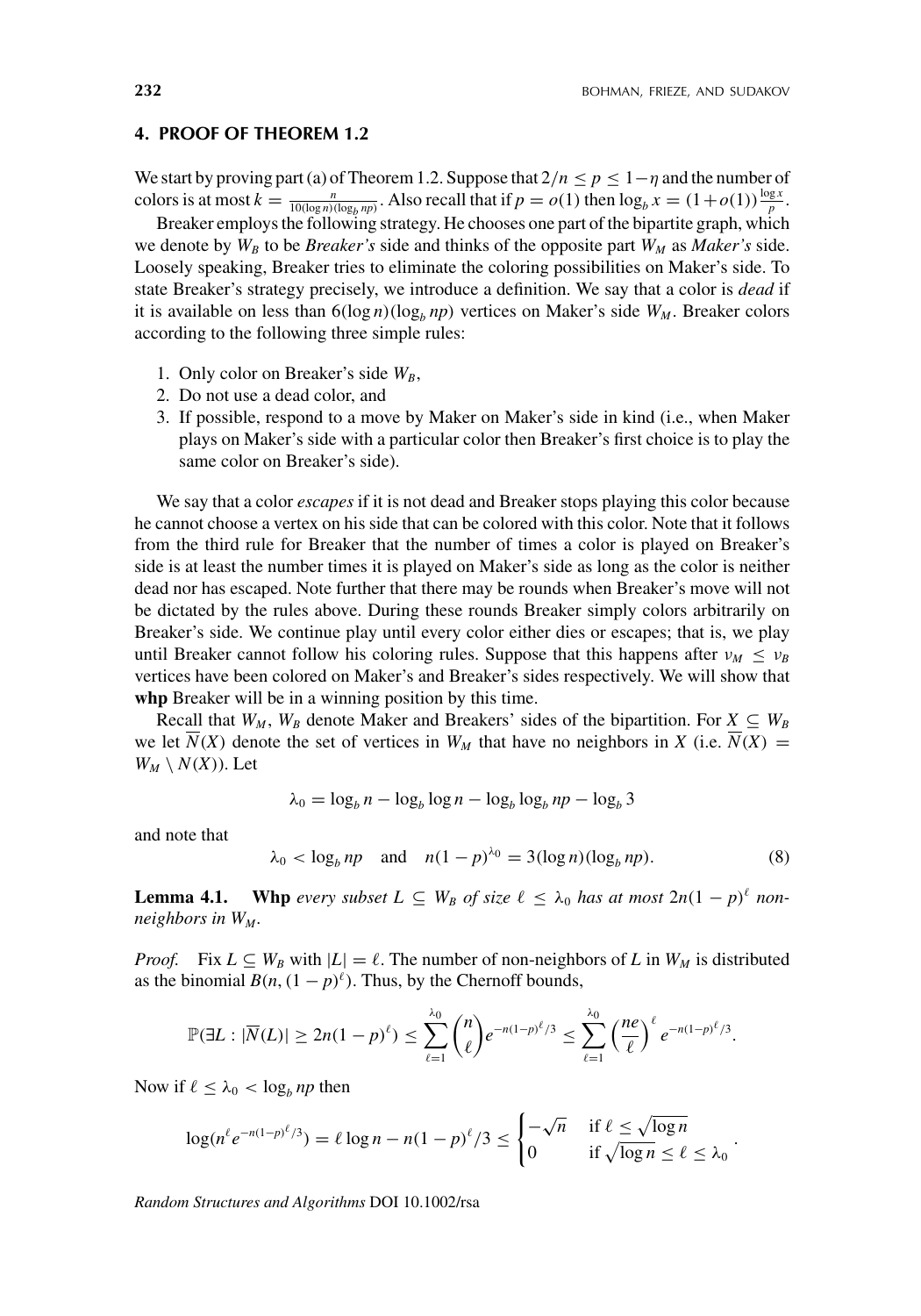Therefore,

$$
\mathbb{P}(\exists L : |\overline{N}(L)| \ge 2n(1-p)^{\ell}) \le \sum_{\ell=1}^{\sqrt{\log n}} \left(\frac{e}{\ell}\right)^{\ell} e^{-\sqrt{n}} + \sum_{\ell=\sqrt{\log n}}^{\lambda_0} \left(\frac{e}{\ell}\right)^{\ell} = o(1).
$$

It follows from (8), Lemma 4.1 and the definition of a dead color that Breaker makes a rule based use of each color at most  $\lambda_0$  times. Using the fact that at least as many vertices will be colored on Breaker's side as on Maker's side and that they both had the same number of turns we conclude that the number of colored vertices at the point when Breaker stops satisfies

$$
\nu_M \le \nu_B \le 2k\lambda_0 \le \frac{n}{5\log n}.
$$

Let  $c_1, \ldots, c_t$  be the colors that escape. Let  $M_i, B_i$  be the sets of vertices with color  $c_i$  on Maker's and Breaker's sides respectively at the moment that Breaker stops playing color *ci* because he is forced to by the rules. Let  $m_i = |M_i|$  and set

$$
\alpha=\sum_{i=1}^t(1-p)^{m_i}.
$$

Note first that

$$
m_i \leq b_i = |B_i| \leq \lambda_0, \quad i = 1, 2, \ldots, t.
$$

Furthermore, because  $b_i \leq \lambda_0$  we see that

$$
|\overline{N}(B_i)| \le 2n(1-p)^{b_i} \le 2n(1-p)^{m_i}.
$$

We consider two cases.

#### **Case 1.**  $\alpha$  < 1/6*.*

The total number of vertices that can be colored on Maker's side is at most the sum of (i) the number of vertices colored so far, (ii) the number of vertices that can be colored with dead colors, and (iii) the number of vertices that can be colored with escaped colors. Hence the number of vertices that can be colored on Maker's side is at most

$$
\nu_M + k \cdot 6(\log n)(\log_b np) + 2n \sum_{i=1}^t (1-p)^{m_i}
$$
  
 
$$
\leq o(n) + \frac{n}{10(\log n)(\log_b np)} \cdot 6(\log n)(\log_b np) + \frac{n}{3} < n,
$$

and therefore Maker can not complete the coloring of the graph.

**Case 2.**  $\alpha > 1/6$ .

In this case whp we arrive at a contradiction. Let *Z* be the set of  $v_B$  vertices in  $W_B$  that have been colored so far. We have  $|Z| = v_B \le n/(5 \log n)$ . When a color  $c_i$  escapes it is unavailable to vertices on Breaker's side. It follows that all vertices in  $Y = W_B \setminus Z$  have at least one neighbor in *Mi*.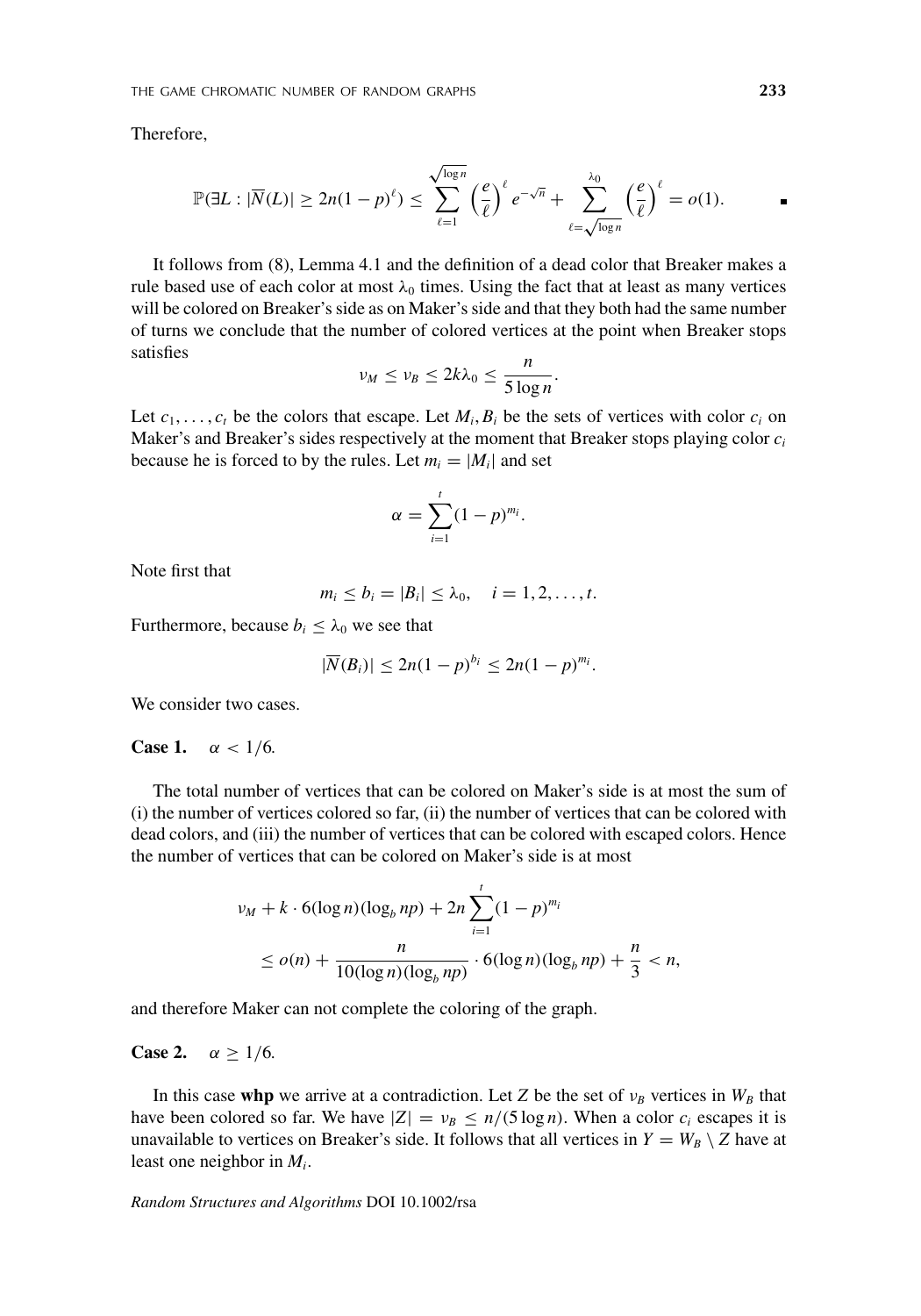Let  $\mathcal E$  be the event that we have such a configuration i.e.  $t$  small sets, whose neighborhoods each covers almost all of  $W_B$ . Fix the sets  $M_1, \ldots, M_t$  and *Y*. Since  $|Y| = (1 - o(1))n$ , the probability that this collection of sets satisfies the condition is

$$
\left(\prod_{i=1}^t (1-(1-p)^{m_i})\right)^{|Y|} \le \exp\left\{-|Y|\sum_{i=1}^t (1-p)^{m_i}\right\} \le e^{-n/7}.
$$

The probability of the existence of any such configuration in our random model is at most

$$
\sum_{t=1}^k \left( \sum_{\ell=0}^{\lambda_0} \binom{n}{\ell} \right)^t \binom{n}{n/(5 \log n)} e^{-n/7} \le n^{\lambda_0 k} e^{o(n)} e^{-n/7} \le e^{n/10 + o(n) - n/7} = o(1) \qquad \qquad \blacksquare
$$

#### **4.1. Upper Bound in Theorem 1.2**

The proof here is essentially the same as for Theorem 1.1(a). Let the vertex bipartition be denoted  $V_1$ ,  $V_2$ . Aside from modifying the statement of Lemma 3.1 to say that the sets in  $\mathcal C$ are contained in  $V_i$  and  $v \in V_{3-i}$ , the proof goes through basically unchanged.

#### **5. CONCLUDING REMARKS AND OPEN PROBLEMS**

In this article, we obtain upper and lower bounds on the game chromatic number of  $G_{n,p}$ which differ only by a multiplicative constant. It would be very interesting to improve our result and determine the asymptotic value of this parameter for random graphs. Our results suggest that in fact the following should be true.

**Conjecture 5.1.** *If*  $p < 1 - \eta$  *for some constant*  $\eta > 0$  *and*  $n p \to \infty$ *, then* whp

$$
\chi_g(G_{n,p})=(1+o(1))\frac{n}{\log_b np},
$$

*where b* =  $1/(1 - p)$ *.* 

We conjecture that the game chromatic number of random bipartite graph  $B_{n,p}$  has the same order of magnitude **whp**. We did not succeed in proving the correct lower bound.

As one final remark, there has been much work done on the concentration of the the chromatic number of  $G_{n,p}$ . None of this is applicable to  $\chi_g(G_{n,p})$ . Now  $\chi_g(G_{n,p})$  should also be concentrated, but proving this may require some new approaches to proving concentration.

#### **REFERENCES**

- [1] N. Alon and J. H. Spencer, The probabilistic method, 2nd ed., Wiley, New York, 2000.
- [2] T. Bartnicki, J. A. Grytczuk, H. A. Kierstead, and X. Zhu, The map coloring game, American Mathematical Monthly (in press).
- [3] H. L. Bodlaender, On the complexity of some coloring games, Internat J Found Comput Sci 2 (1991), 133–147.